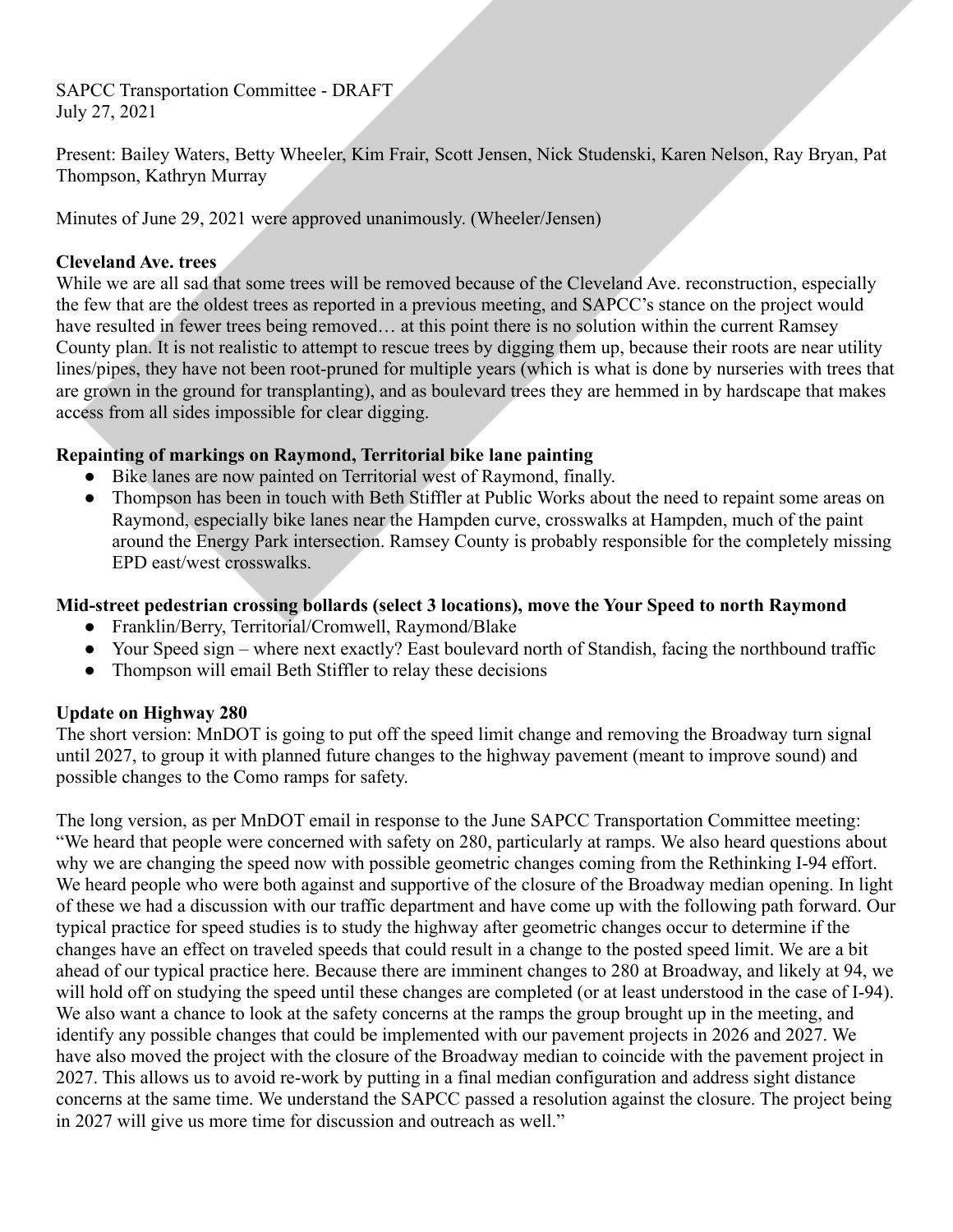# **Transportation Equity definition**

MnDOT has created a draft definition of transportation equity and is looking for feedback. There is an August 6 deadline. This is the draft definition:

*Transportation equity ensures the benefits and burdens of transportation spending, services, and systems are fair, which historically have not been fair, and people—especially Black, Indigenous and People of Color—are empowered in transportation decision making.*

- Missing socioeconomic status, transportation mode, age, disability (seems like the list should be some combination of income, race, age, physical ability)
- Seems to over-emphasize planning input vs greater access from mode type mobility regardless of SES
- Should elevate *real* mobility
- Should there be explicit mention of not having to own a car to have mobility (or is it weird to be that prescriptive?). Equity includes recognizing that. Transit should be as good or better than car option that would be equity. As good as what is provided to drivers.
- Could insert the words "across mode or location" after "have not been fair"
- The focus on burdens and benefits was not clear.

Waters moved and Bryan seconded a motion:

The draft definition's use of benefits and burdens is broad and could be better explained with an additional sentence or clause about how transportation equity considers modes and locations both need to be accommodated.

Approved unanimously. This comment should be submitted by the August 6 deadline.

### **Territorial sidewalk final work**

May be done as soon as next week (the HOA's contractor will be filling the hole and then the city's contractor completing the last parts of the sidewalk around it). It will have sidewalk poetry on the final panels.

### **Territorial/Carleton project planning**

- Overview of the whole project: two commissioned benches, one at Seal and one at Carleton, artist hired to work with community to design and paint the street across Seal, design and paint a crosswalk on Territorial at Carleton. Painting event probably on the weekend of October 2 and 3 (weekend after the final Chroma Zone event)... coordinate with the 100 Trees Initiative. Call for artists to meet the August 11 *Bugle* deadline, September 1 (?) deadline for artist applications.
- Concrete pad for bench at Carleton (Public Works) Jensen will work with Jary Lee from PW, already underway. Pad needs to be located within the city's right of way. By August 10
- Permission to use the existing pad for the bench at the corner of Seal need to identify the PHA contact. Probably not a staffperson at Seal, someone at central SPPHA. Kathryn Murray will talk with Matt Privratsky in CM Jalali's office about this, both to find out who and enlist him in getting permission. By August 10
- Seal and Territorial street painting permissions, details (plus street closure info) Waters and Thompson will talk with Beth Stiffler from Public Works, relay any other info on street closure if needed to Murray. By August 10
- Call for artists subcommittee: work with Murray to develop artist application content (benches, painting). Include neighbors from the area in membership. Murray said that the SAPCC board does not need to make the final artist decision. Suggested members: Someone from Studio on Fire (Murray to contact), Scott Jensen (or someone else from St. Anthony Greens), Bob from Seal (Melissa Pappas is in contact), Marcus Young (if willing?), Ray Bryan, Pat Thompson, people from the Carleton Lofts, Brad Johnson (Murray to contact). Major work by August 10, including the call for artist proposals, and then meet again to review proposals in early September
- AARP will be making a video, Elise Ruiz production company. Video link will be sent out showing a past project. They will do interviews, shoot B roll, probably be here during the painting. State AARP office, other social media and communication happening.